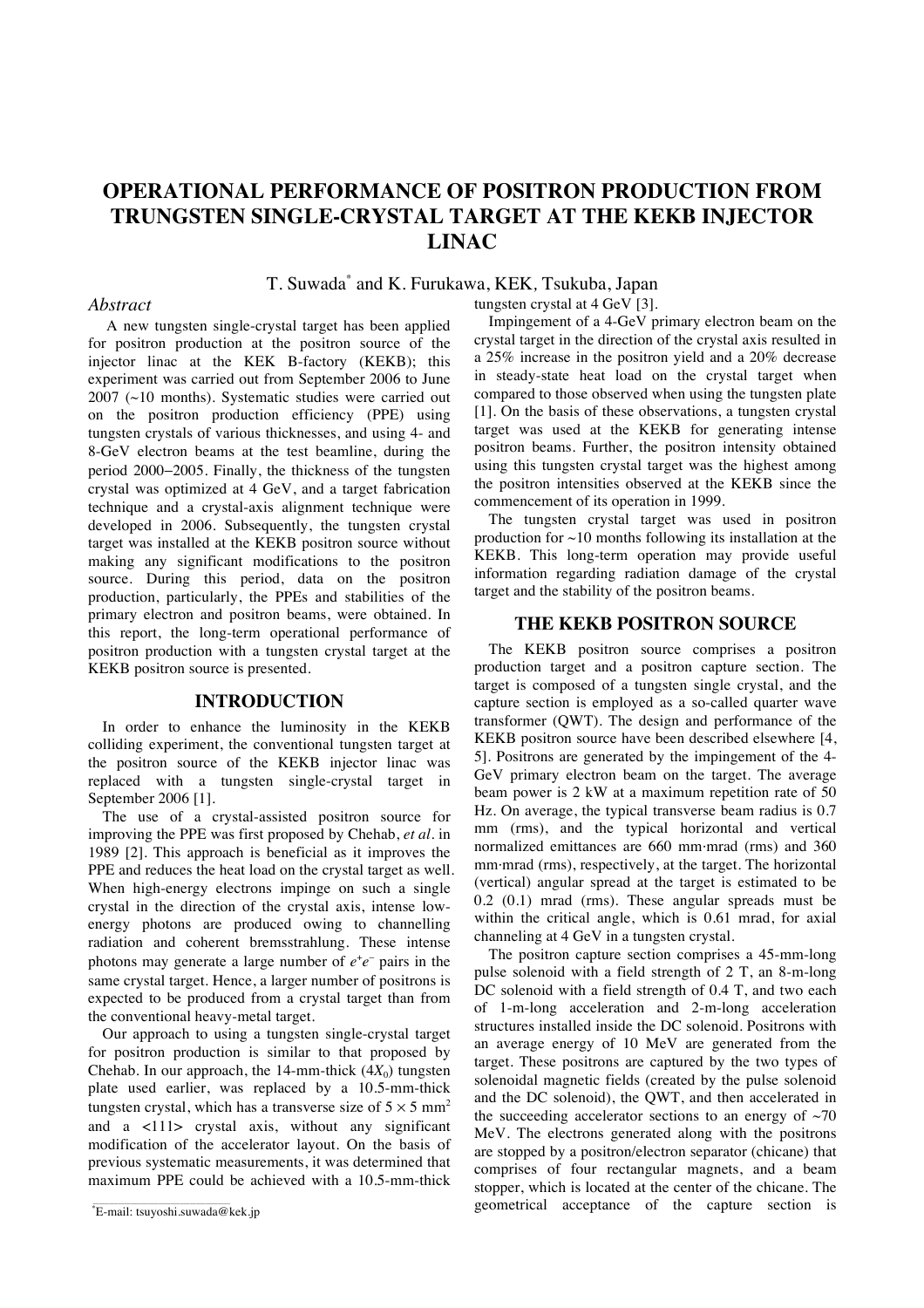approximately 420 mm*·*mrad and the typical momentum acceptance is approximately 24% at a momentum of 10 MeV/*c*.

# **OPERATIONAL PERFORMANCE**

# *Long-Term Stability of the Positron Production Efficiency*

Positron production using the tungsten crystal target was carried out at the KEKB between September 2006 and July 2007. The PPE and the other various data on positron production were obtained under the nominal operational conditions during this term.

Figure 2 (a) shows the long-term time trace of the PPE obtained for the first bunch with the tungsten crystal target. The PPE data, recorded from October 2005 to the end of June 2006, obtained using the conventional tungsten target, are shown in Fig. 2 (b), for comparison. The PPE is defined as a ratio  $(Ne^{\dagger}/Ne^{-})$  for each beam pulse, where  $N_{e^+}$  is the number of positrons captured in the positron capture section, and Ne<sup>-</sup> is the number of the primary electrons. It can be seen that the PPE varies moderately in this interval. The variational range of the PPE is from a minimum of  $\sim$ 14% to a maximum of  $\sim$ 26%. The solid line in Fig. 2 indicates the average PPE (20%) obtained for the previously used tungsten target. Beam tuning was performed twice (September 2006 and January 2007) in order to adjust the injection angles of the primary electron beam to the desired value. The injection angles were adjusted by two sets (*x* and *y*) of upstream steering magnets in order to maximize the positron intensities. Moderate variations, similar to those in PPE, can be observed in other beam parameters such as the intensities of the primary electron and positron beams, and the transverse positions of the primary electrons impinging on the target during this term*.*

The variational ranges are 7.3−9 nC/bunch (~21%) and 1.2−2 nC/bunch (~45%) for the intensities of the primary electron and positron beams, respectively. The transverse positions of the primary electron beams on the target were varied within  $\pm 1$  mm. The injection angles were relatively stable  $\left($  <  $\pm 0.4 \text{ mrad}$ ), because the feedback controls for the injection angles were implemented since December 2006 by using the upstream steering magnets and beamposition monitors (BPMs). During this term, the integrated electron flux incident on the crystal target was  $\sim$ 5  $\times$  10<sup>9</sup> nC/mm<sup>2</sup>. No notable damage was caused to the crystal structure after this irradiation.

The correlation between the PPE and other beam parameters was investigated in order to determine the cause for the moderate variations in the PPE; however, no clear correlations could be observed. Therefore, it was concluded that these long-term variations were probably caused by other unknown beam parameters that could not be measured nondestructively, such as the beam sizes, beam energy, energy spreads, and bunch length.

# *Aperture Analysis of the KEKB Positron Source with Three BPMs*

In this study, we report a simple analysis of the longterm variations in PPE on the basis of the results of an aperture analysis of the KEKB positron source with three BPMs. The data for the crystal target are sampled in four time regions in the time trace of the PPE (corresponding to the regions I−IV in Fig. 2 (a)). The regions I−IV typically give the highest, middle, lowest, and higher values of PPE, respectively. The data obtained for the previously used tungsten target are similarly sampled in three time regions. Both sets of data were used in the aperture analysis, which is described in the following paragraph.

A beam orbit is defined using three successive BPMs in positron production. The two BPMs upstream the path of the primary electron beam measure the intensity and the horizontal (*x*) and vertical (*y*) beam positions of the primary electron beam before it impinges on the target. The third BPM measures the intensity, and the horizontal (*x*) and vertical (*y*) beam positions of the positron beam after it has passed through the positron capture section (Fig. 3 (a)). Here, goodness (*G*) of the orbit linearity is defined by  $G = \sum \sqrt{(x_i - x_0)^2/3}$  (i = 1–3) and  $x_0 = \sum x_i / 3$  (i = 1–3), where  $x_i$  is the horizontal position measured with the i-th BPM and  $x_0$  is the average orbit position. *G* also represents an rms position for the orbit measured with three BPMs. The goodness  $G$ , for  $y$ , is defined in a manner similar to that for *x*. Figures 3 (b) and (c) show schematic drawings corresponding to  $G = 0$  (good orbit) and in the case of  $G > 0$  (bad orbit), respectively. For  $G >$ 0, it was expected that the small aperture of the positron capture section could cause a certain amount of beam loss, thereby reducing the positron intensity. On the other hand, in the case of  $G = 0$ , the positrons are ideally captured, without any additional beam losses.

Figure 4 shows the variations in the PPE as a function of *G*. The data points are plotted for both the tungsten crystal  $(W_c)$  and the previously used tungsten target  $(W_a)$ . The results show that small aperture clearly affects the variations in PPE, because the PPE decreases in the region where  $G \sim 0.5$  mm; furthermore, the decrease in PPE is the same in the case of both  $W_c$  and  $W_a$ . Within the region of  $G \sim 0.5$  mm, the higher PPEs are kept to be  $\sim$  $0.25$  and  $\sim 0.2$  on average for the crystal and the previous tungsten target, respectively. The PPE of the tungsten crystal is clearly higher than that of the previous target in this region. These results indicate that the radiation damage to the tungsten crystal target is not very severe.

#### **SUMMARY**

The first long-term application of a tungsten singlecrystal target for positron production was successfully carried out from September 2006 to July 2007 in the KEKB operation. The stabilities of the primary electron and positron beams and variations of the PPE were investigated on the basis of the results of orbit analysis